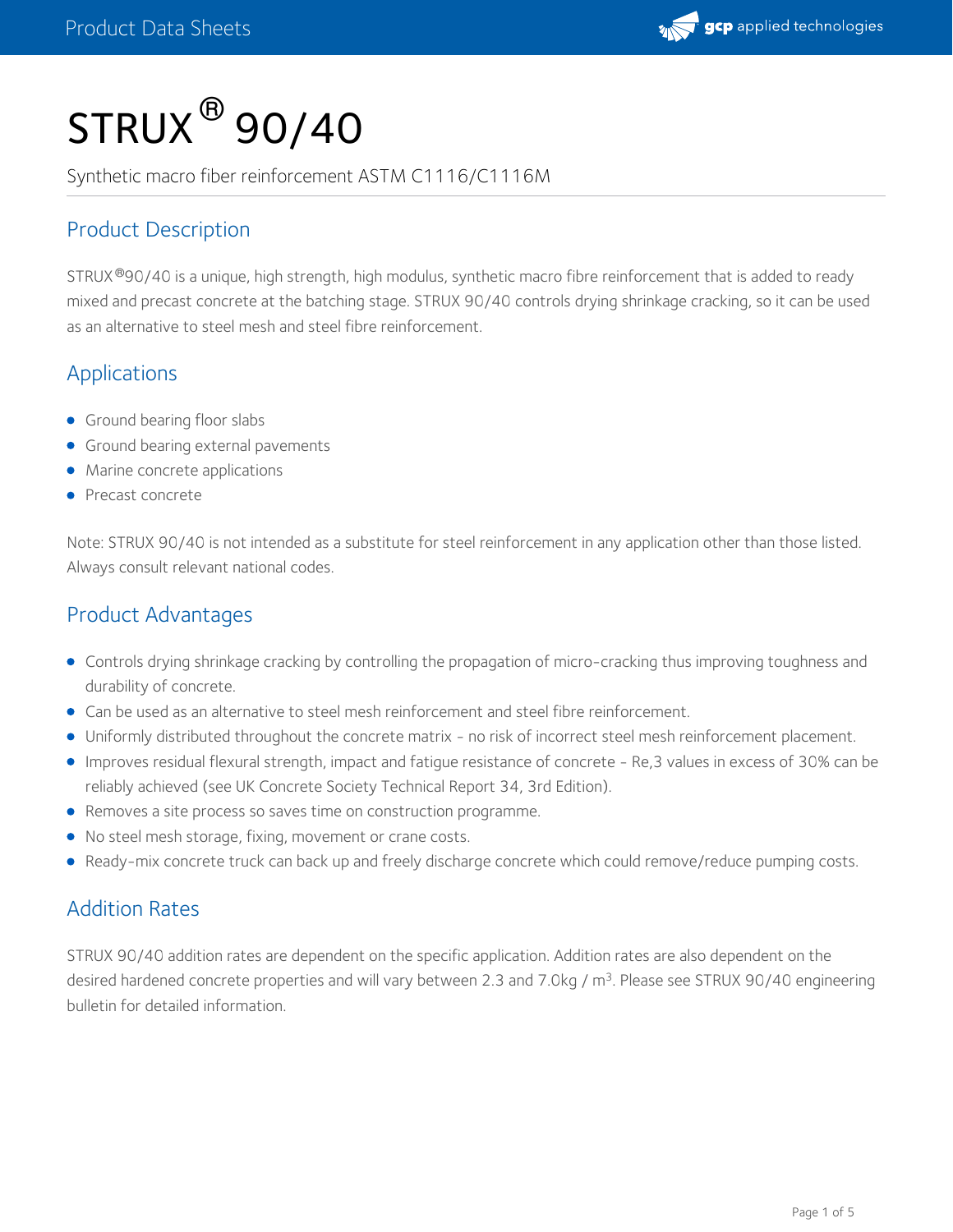

#### Mix Design and Mixing Requirements

Concrete containing STRUX 90/40 may require the use of a superplasticiser such as ADVA®to achieve the required workability. In addition, slight increases in fine aggregate contents may be needed. At dry batch ready-mix plants, add the STRUX 90/40 bags to the truck before the concrete constituents. STRUX 90/40 bags are water degradable and will degrade when wetted. At wet batch ready-mix plants, add the STRUX 90/40 bags to the truck before the concrete. Add the first batch of concrete constituents to the truck SEMI-DRY. This will break up the STRUX 90/40 bags and evenly disperse the fibres. Remember to make up the water content on subsequent batches. After fibre addition, the concrete must be mixed in a drum at the recommended mixing speed for a minimum of 70 revolutions to ensure adequate dispersion. Please contact GCP for further information.

#### **Compatibility**

STRUX 90/40 is compatible with all GCP admixtures. The action of STRUX 90/40 in concrete is mechanical and will not affect the hydration process of the cement. Each liquid admixture should be added separately to the concrete mix.

#### Packaging

STRUX 90/40 is available in 2.3kg concrete-ready bags.

#### Technical Data

| Specific Gravity               | 0.92            |
|--------------------------------|-----------------|
| Absorption                     | None            |
| Modulus of elasticity          | 9.5GPa          |
| Tensile Strength               | 620MPa          |
| Melting Point                  | $160^{\circ}$ C |
| Ignition Point                 | 590°C           |
| Alkali, Acid & Salt Resistance | High            |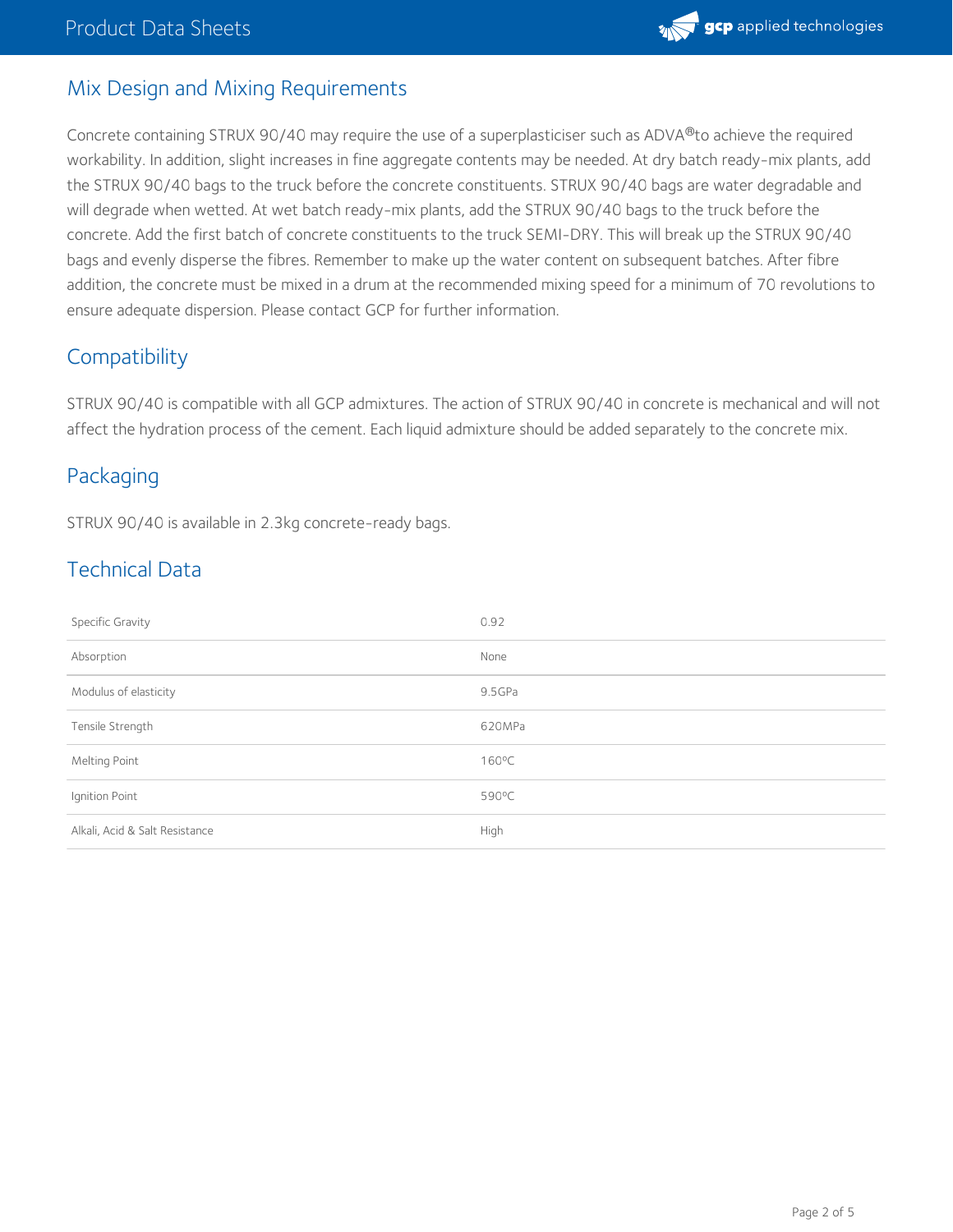



Note: These curves are based on averages of several beam tests. The toughness performance will depend on the concrete mix design used.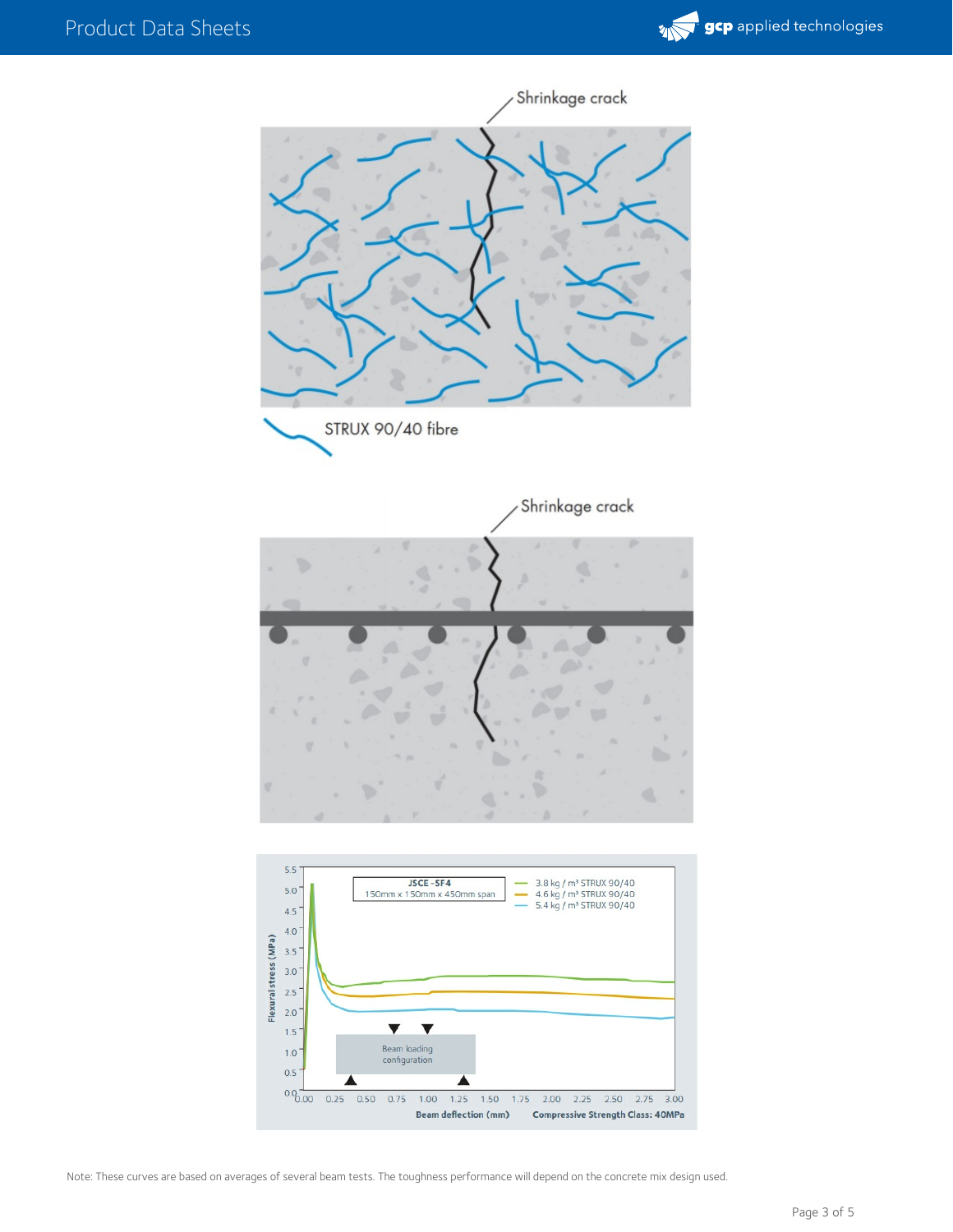

| STRUX 90/40 DOSAGE RATE (KG/ M <sup>3</sup> ) | $F_{E,3}$ (MPA) | $R_{E,3}$ (%) |
|-----------------------------------------------|-----------------|---------------|
| 3.8                                           | 1.95            | 38%           |
| 4.6                                           | 2.40            | 46%           |
| 5.4                                           | 2.75            | 54%           |

Note: These figures (f<sub>e.3</sub> and R<sub>e.3</sub>) are indicative of the performance of concrete mixes containing STRUX 90/40 but they will vary depending on the hardened properties of the concrete. It is reasonable to expect higher figures when tested in other concrete mixes.



#### Plastic Shrinkage Crack Reduction (ASTM C1579-06)

Note: The addition of STRUX 90/40 fibres, to control plastic shrinkage cracking, does not negate the need for appropriate and efficient curing techniques.

## Comparison of STRUX 90/40 and Other Types of Reinforcement (Reduces)

| <b>REINFORCEMENT TYPE</b>      | <b>PLASTIC SHRINKAGE</b><br><b>CRACKING</b>                               | <b>DRYING SHRINKAGE</b><br><b>CRACKING</b> | <b>CORROSION RISK</b>    | <b>FREEZE/ THAW DAMAGE</b> |
|--------------------------------|---------------------------------------------------------------------------|--------------------------------------------|--------------------------|----------------------------|
| Polypropylene "Micro" fibres + |                                                                           | -                                          | $^{+}$                   | $+/-$                      |
| Steel fibres                   | $\overline{\phantom{a}}$                                                  | $^{+}$                                     | $\overline{\phantom{a}}$ | -                          |
| Steel mesh                     | $\hspace{1.0cm} \rule{1.5cm}{0.15cm} \hspace{1.0cm} \rule{1.5cm}{0.15cm}$ | $+^{(1)}$                                  | $\overline{\phantom{a}}$ | $\overline{\phantom{a}}$   |
| <b>STRUX 90/40</b>             | $+$                                                                       | $^{+}$                                     | $^{+}$                   | $\overline{\phantom{a}}$   |

#### Comparison of STRUX 90/40 and Other Types of Reinforcement (Provides)

| <b>REINFORCEMENT TYPE</b>    | <b>SAFE, EASY HANDLING</b> | <b>OUICK, WELL CONTROLLED</b><br><b>INSTALLATION</b> | <b>POSTCRACK LOAD CARRYING</b><br><b>CAPACITY</b>                                                                                                                                                                                                                                                                                                            |
|------------------------------|----------------------------|------------------------------------------------------|--------------------------------------------------------------------------------------------------------------------------------------------------------------------------------------------------------------------------------------------------------------------------------------------------------------------------------------------------------------|
| Polypropylene "Micro" fibres | $\pm$                      | ÷.                                                   | $\hspace{1.0cm} \rule{1.5cm}{0.15cm} \hspace{1.0cm} \rule{1.5cm}{0.15cm} \hspace{1.0cm} \rule{1.5cm}{0.15cm} \hspace{1.0cm} \rule{1.5cm}{0.15cm} \hspace{1.0cm} \rule{1.5cm}{0.15cm} \hspace{1.0cm} \rule{1.5cm}{0.15cm} \hspace{1.0cm} \rule{1.5cm}{0.15cm} \hspace{1.0cm} \rule{1.5cm}{0.15cm} \hspace{1.0cm} \rule{1.5cm}{0.15cm} \hspace{1.0cm} \rule{1$ |
| Steel fibres                 | $\overline{\phantom{a}}$   | $\pm$                                                | ÷                                                                                                                                                                                                                                                                                                                                                            |
| Steel mesh                   | $\overline{\phantom{a}}$   | -                                                    | $+(2)$                                                                                                                                                                                                                                                                                                                                                       |